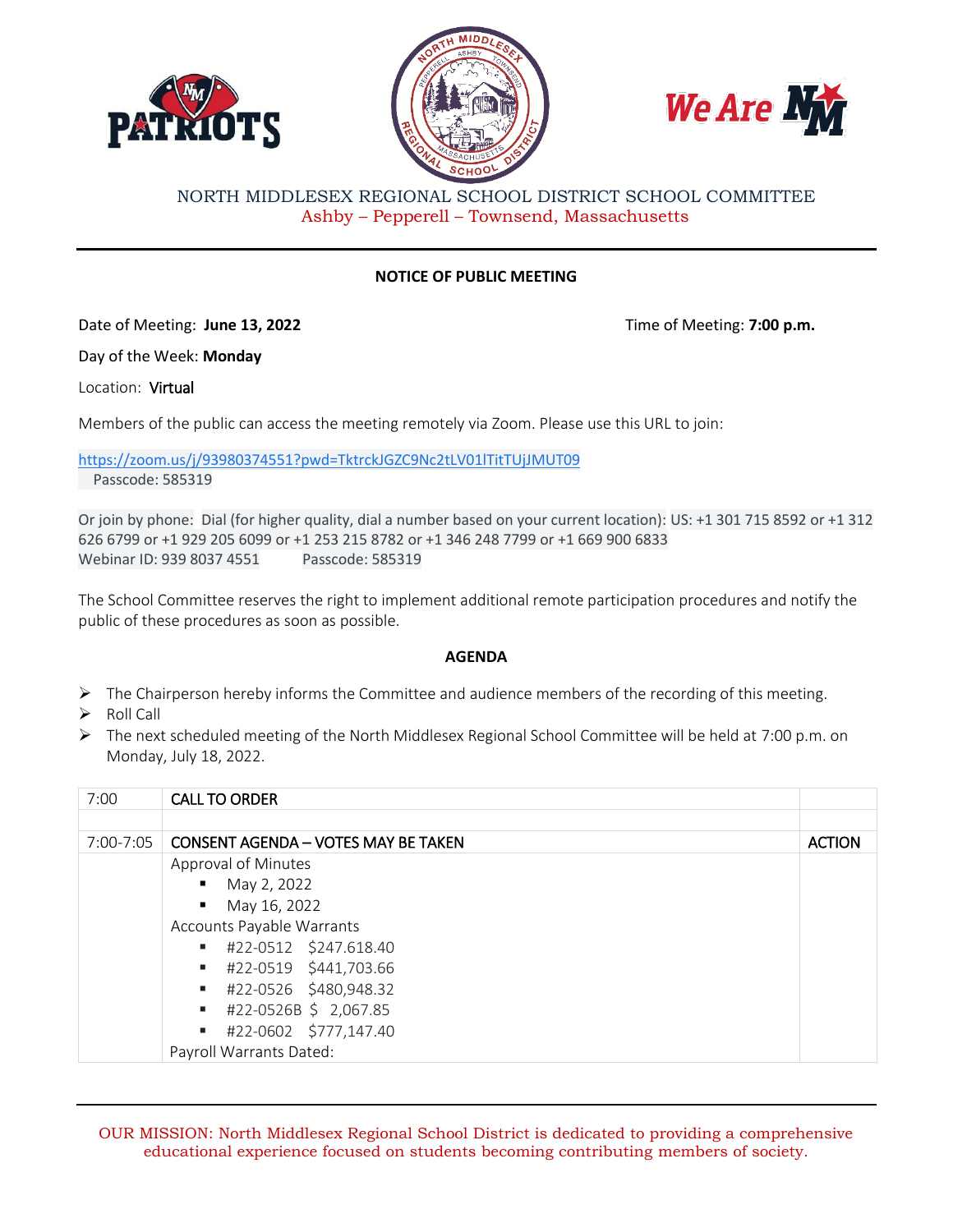|               | May 19, 2022<br>$\blacksquare$                                                                                                                                            |               |
|---------------|---------------------------------------------------------------------------------------------------------------------------------------------------------------------------|---------------|
|               | June 2, 2022                                                                                                                                                              |               |
|               | Donations:                                                                                                                                                                |               |
|               | \$9.32 and \$1.60 to North Middlesex Regional High School from Ohiopyle Prints,<br>٠                                                                                      |               |
|               | Inc.                                                                                                                                                                      |               |
|               | \$102.20 to Spaulding Memorial School from Box Tops for Education                                                                                                         |               |
|               | \$5,000 to NMS from an anonymous donor to be used for the creation of the                                                                                                 |               |
|               | <b>Outdoor Learning Center</b>                                                                                                                                            |               |
|               |                                                                                                                                                                           |               |
| $7:05 - 7:15$ | PUBLIC COMMUNICATIONS                                                                                                                                                     |               |
|               | Public Comment is welcomed and encouraged. Anyone who would like to<br>٠                                                                                                  |               |
|               | participate in public comment, please click HERE to register or visit our website.<br>Your registration must be received no later than 5:00 p.m. on Monday, June 13,      |               |
|               | 2022.                                                                                                                                                                     |               |
|               |                                                                                                                                                                           |               |
| $7:15 - 7:25$ | REPORTS/INFORMATION ITEMS - VOTES MAY BE TAKEN                                                                                                                            | <b>UPDATE</b> |
|               | Chairperson's Report - C. Hansen<br>1.                                                                                                                                    |               |
|               | Superintendent's Report - B. Morgan<br>2.                                                                                                                                 |               |
|               |                                                                                                                                                                           |               |
| $7:25-8:00$   | OLD BUSINESS - VOTES MAY BE TAKEN                                                                                                                                         | <b>ACTION</b> |
|               |                                                                                                                                                                           |               |
| 8:00-8:40     | <b>NEW BUSINESS - VOTES MAY BE TAKEN</b>                                                                                                                                  | <b>ACTION</b> |
|               | Recycling at North Middlesex Regional School District - Timothy McMahon, Meghan<br>1.                                                                                     |               |
|               | Boucher, Mallory Morrill, Darius Daniels, Grace Nickerson, and Hannah Morehouse                                                                                           |               |
|               | School Committee Goals Update - Randee Rusch and Lisa Martin<br>2.                                                                                                        |               |
|               | 3. Valley Collaborative Board of Directors                                                                                                                                |               |
|               | Suggested motion: Move that the Committee vote to appoint Brad Morgan to the                                                                                              |               |
|               | Valley Collaborative Board of Directors for the term July 1, 2022 - June 30, 2023.                                                                                        |               |
|               | 4. Keystone Educational Collaborative Board of Directors                                                                                                                  |               |
|               | Suggested motion: Move that the Committee vote to appoint Brad Morgan to the                                                                                              |               |
|               | Keystone Educational Collaborative Board of Directors for the term July 1, 2022 - June                                                                                    |               |
|               | 30, 2023.                                                                                                                                                                 |               |
|               | 5. Keystone Educational Collaborative Lease                                                                                                                               |               |
|               | Suggested motion: Move that the Committee vote to authorize the district to enter                                                                                         |               |
|               | into a 3-year lease agreement with the Keystone Educational Collaborative Center<br>beginning in FY2023. FY2023 is the first year of the lease, and the lease has two (2) |               |
|               | optional 1-year extensions.                                                                                                                                               |               |
|               | Food Service Breakfast Pricing FY22-FY23<br>6.                                                                                                                            |               |
|               | Suggested motion: Move that the Committee vote to approve increasing the                                                                                                  |               |
|               | breakfast fee from $\zeta$ to $\zeta$                                                                                                                                     |               |
|               | 7. Strategic Plan Update - N. Milligan & Principals                                                                                                                       |               |
|               | 8. Superintendent Evaluation - C. Hansen                                                                                                                                  |               |
|               | Suggested motion: Move that the School Committee approve the Superintendent's                                                                                             |               |
|               | 2022 Evaluation as presented.                                                                                                                                             |               |
| 8:40-8:50     | SUBCOMMITTEE REPORTS - VOTES MAY BE TAKEN                                                                                                                                 | <b>ACTION</b> |
|               | Accelerated Repair (L. Martin)<br>1.                                                                                                                                      |               |
|               | 2. Building Committee (R. Templeton)                                                                                                                                      |               |
|               | 3. Finance (L. Martin)                                                                                                                                                    |               |
|               | 1. FY22 Budget Transfer                                                                                                                                                   |               |